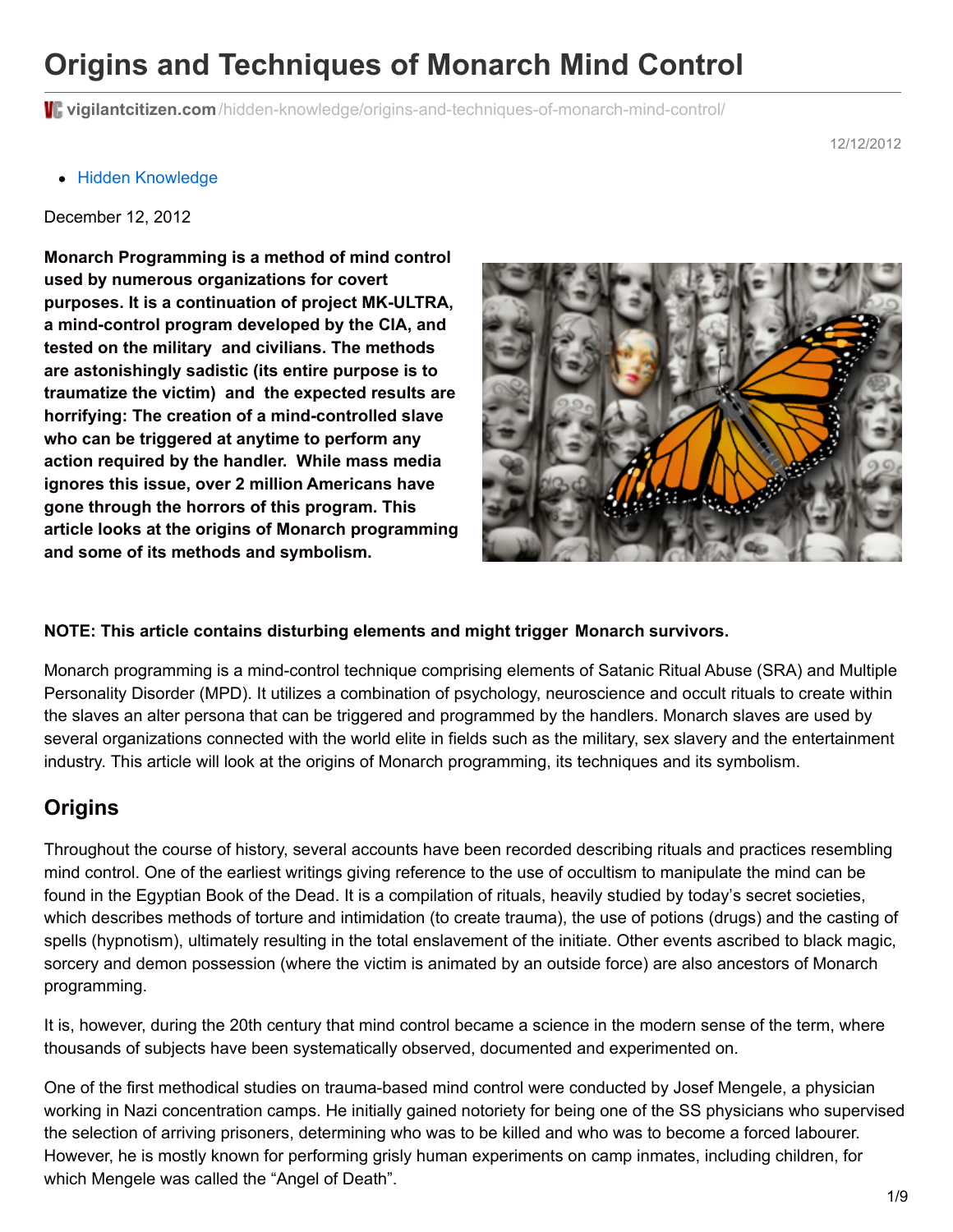Mengele is infamous for his sordid human experiments on concentration camps prisoners, especially on twins. A part of his work that is rarely mentioned however, is his research on mind control. Much of his research in this field was confiscated by the Allies and is still classified to this day.

*"DR. GREEN (Dr. Joseph Mengele): The most significant programmer, perhaps one could give him the title of the father of Monarch Programming was Joseph Mengele, an ex-Nazi Concentration Camp doctor. Thousands of Monarch mindcontrolled slaves in the U.S. had "Dr. Green" as their chief programmer." [1. Fritz Springmeier, The Illuminati Formula to Create a Mind Control Slave]*

*"Dr. Joseph Mengele of Auschwitz notoriety was the principle developer of the traumabased Monarch Project and the CIA's MK Ultra mind control programs. Mengele and*



Joseph Mengele, 1935

*approximately 5, 000 other high ranking Nazis were secretly moved into the United States and South America in the aftermath of World War II in an Operation designated Paperclip. The Nazis continued their work in developing mind control and rocketry technologies in secret underground military bases.* The only thing we were told about was the rocketry work with former Nazi star celebrities like Warner *Von Braun. The killers, torturers, and mutilators of innocent human beings were kept discretely out of sight, but busy in U.S. underground military facilities which gradually became home to thousands upon thousands of kidnapped American children snatched off the streets (about one million per year)* and placed into iron bar cages stacked from floor to ceiling as part of the 'training'. These children *would be used to further refine and perfect Mengele's mind control technologies. Certain selected children (at least the ones who survived the 'training') would become future mind controlled slaves who could be used for thousands of different jobs ranging anywhere from sexual slavery to assassinations. A substantial portion of these children, who were considered expendable, were intentionally slaughtered in front of (and by) the other children in order to traumatize the selected trainee into total compliance and submission". [2. Ken Adachi, Mind Control the Ultimate Terror]*

Mengele's research served as a basis for the covert, illegal CIA human research program named MK-ULTRA.

## **MK-ULTRA**

Project MK-ULTRA ran from the early 1950s to at least the late 1960s, using American and Canadian citizens as its test subjects. The published evidence indicates that Project MK-ULTRA involved the use of many methodologies to manipulate individual mental states and alter brain functions, including the surreptitious administration of drugs and other chemicals, sensory deprivation, isolation, and verbal and physical abuse.

The most publicized experiments conducted by MK-ULTRA involved the administration of LSD on unwitting human subjects, including CIA employees, military personnel, doctors, other government agents, prostitutes, mentally ill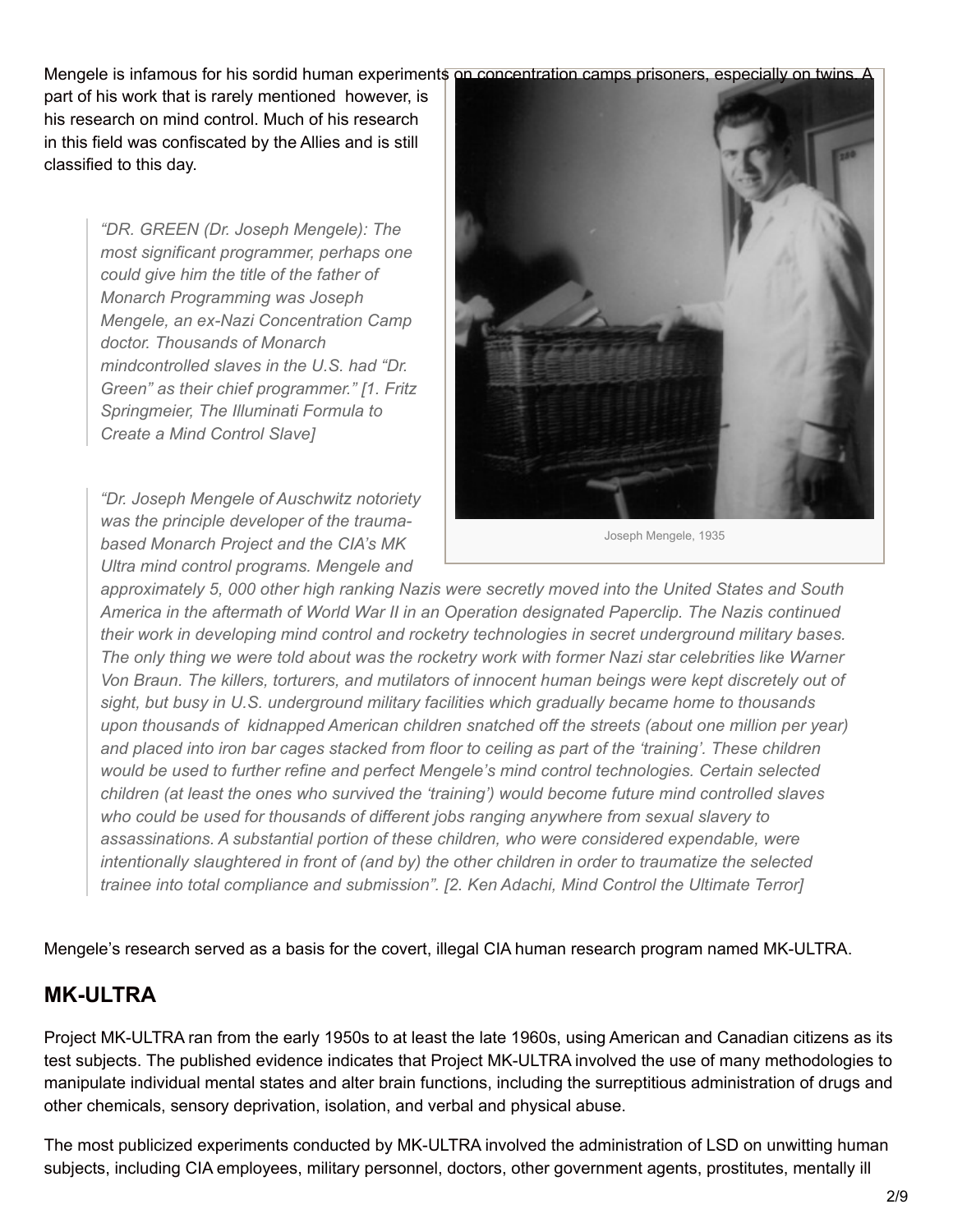patients, and members of the general public, in order to study their reactions.

However, the scope of MK-ULTRA does not however stop. Experiments involving violent electroshocks, physical and mental torture and abuse were used in a systematic matter on many subjects, including children.

Although the admitted goals of the projects were to develop torture and interrogation methods to use on the country's enemies, some historians asserted that the project aimed to create "Manchurian Candidates", programmed to perform various acts such as assassinations and other covert missions.

MK-ULTRA was brought to light by various commissions in the 1970s, a cluding the Rockefeller Commission of 1975. Although it is claimed that the CIA stopped such experiments and these commissions, some whistle-blowers

have come forth stating that the project simply went "underground" and Monarch Programming has become the classified successor of MK-ULTRA.

The most incriminating statement to date made by a government official as to the possible existence of Project MONARCH was extracted by Anton Chaitkin, a writer for the publication The New Federalist. When former CIA Director William Colby was asked directly, "What about monarch?" he replied angrily and ambiguously, "We stopped that between the late 1960s and the early 1970s." [3. Anton Chaitkin, "Franklin Witnesses Implicate FBI and U.S. Elites in Torture and Murder of Children", The New Federalist]

## **Monarch Programming**

Although there has never been any official admittance of the existence of Monarch programming, prominent researchers have documented the systematic use of trauma on subjects for mind-control purposes. Some survivors, with the help of dedicated therapists, were able to "deprogram" themselves to then go on record and disclose the horrifying details of their ordeals.

DRAFT-CERERACO 9 June 1953 MEMORANDUM FOR THE RECORD SUBJECT: Project MKULTRA, Subproject 8 1. Subproject 8 is being set up as a means to continue the present work in the general field of L.S.D. at the state both until 11 September 1954.  $2.$ This project will include a continuation of a study of the biochemical, neurophysiological, sociological, and clinical psychiatric aspects of L.S.D., and also a study of L.S.D. antagonists and drugs related to L.S.D., such as L.A.E. A detailed proposal is attached. The principle investigators will continue to be SECTIONS all of t The estimated budget of the project at  $\frac{1}{2}$  . The estimates  $\beta$ The most is \$39,500.00. The Charles of the most will serve as a B cut-out and cover for this project and will furnish the above funds to the experiments are the medical research of the estimated medical research. A service charge of \$790.00 (2% of the estimated 13 budget) is to be paid to the the control of this service. B. . 4. Thus the total charges for this project will not exceed \$40,290.00 for a period ending September 11, 1954. C **CONTRACTOR** (Director of the 5. THE STATE hospital) are cleared through TOP SECRET and are aware of the true purpose of the project. A Chemical Division/TSS APPROVED: Chief, Chemical Division/TSS AМ Declassified MK-Ultra document

Monarch slaves are mainly used by organizations to carry out operations using patsies trained to perform specific tasks, who do not question orders, who do not remember their actions and, if discovered, who automatically commit suicide. They are the perfect scapegoats for high-profile assassinations (see Sirhan Sirhan), the ideal candidates for prostitution, slavery and private movie productions. They are also the perfect puppet performers for the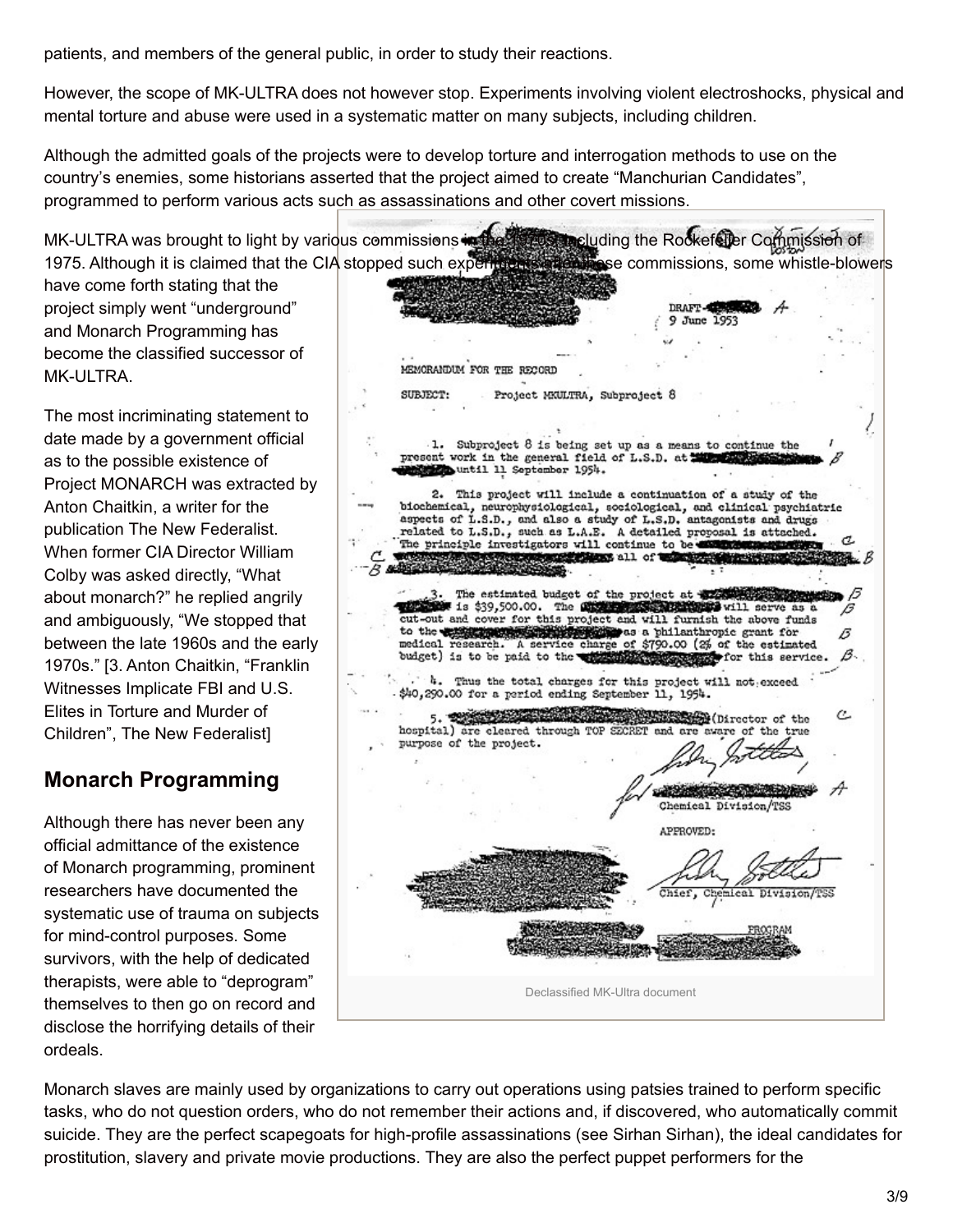*"What I can say is I now believe that ritual-abuse programming is widespread, is systematic, is very organized from highly esoteric information which is published no-where, has not been on any book or talk show, that we have found it all around this country and at least one foreign country.*

People say, "What's the purpose of it?" My best quess is that the purpose of it is that they want an *army of Manchurian Candidates, ten of thousands of mental robots who will do prostitution, do*

*and do their bidding and eventually the megalomaniacs at the top believe they'll create a Satanic Order that will rule the world". [4. D. Corydon Hammond, Ph.D]*

Monarch programmers cause intense trauma to subjects through the use of electroshock, torture, abuse and mind games in order to force them to dissociate from reality – a natural response in some people when then are



faced with unbearable pain. The subject's ability to dissociate is a major requirement and it is ,apparently, most readily found in children that come from families with multiple generations of abuse. Mental dissociation enables the handlers to create walled-off personas in the subject's psyche, which can then be programmed and triggered at will.

*"Trauma-based mind control programming can be defined as systematic torture that blocks the victim's capacity for conscious processing (through pain, terror, drugs, illusion, sensory deprivation, sensory over-stimulation, oxygen deprivation, cold, heat, spinning, brain stimulation, and often, neardeath), and then employs suggestion and/or classical and operant conditioning (consistent with wellestablished behavioral modification principles) to implant thoughts, directives, and perceptions in the unconscious mind, often in newly-formed trauma-induced dissociated identities, that force the victim* to do, feel, think, or perceive things for the purposes of the programmer. The objective is for the victim *to follow directives with no conscious awareness, including execution of acts in clear violation of the victim's moral principles, spiritual convictions, and volition.*

*Installation of mind control programming relies on the victim's capacity to dissociate, which permits the creation of new walled-off personalities to "hold" and "hide" programming. Already dissociative children are prime "candidates" for programming". [5. Ellen P. Lacter, Ph.D., The Relationship Between Mind Control Programming and Ritual Abuse]*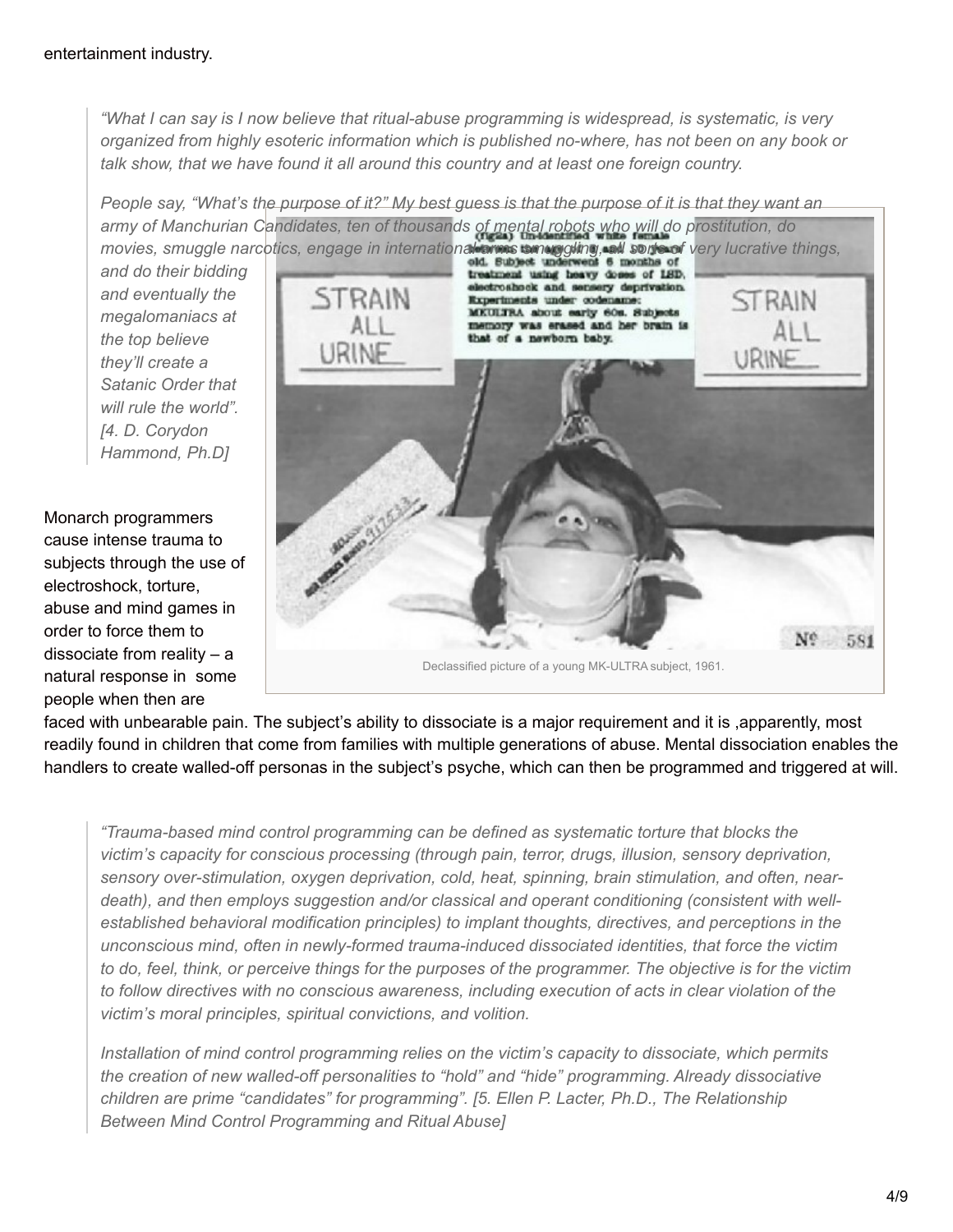Monarch mind control is covertly used by various groups and organizations for various purposes. According to Fritz Springmeier, these groups are known as "The Network" and form the backbone of the New World Order.

### **Origins of the Name**

Monarch mind control is named after the Monarch butterfly – an insect who begins its life as a worm (representing undeveloped potential) and, after a period of cocooning (programming) is reborn as a beautiful butterflies (the Monarch slave). Some characteristics specific to the Monarch butterfly are also applicable to mind control.

*"One of the primary reasons that the Monarch mind-control programming was named Monarch programming was because of the Monarch butterfly. The Monarch butterfly learns where it was born (its roots) and it passes this knowledge via genetics on to its offspring (from generation to generation). This was one of the key animals that tipped scientists off, that knowledge can be passed genetically. The Monarch program is based upon Illuminati and Nazi goals to create a Master race in part through genetics. If knowledge can be passed genetically (which it is), then it is important that parents be found that can pass the correct knowledge onto those victims selected for the Monarch mind control." [6. Ibid.]*

*"When a person is undergoing trauma induced by electroshock, a feeling of light-headedness is evidenced; as if one is floating or fluttering like a butterfly. There is also a symbolic representation pertaining to the transformation or metamorphosis of this beautiful insect: from a caterpillar to a* cocoon (dormancy, inactivity), to a butterfly (new creation) which will return to its point of origin. Such *is the migratory pattern that makes this species unique." [7. Ron Patton, Project Monarch]*

#### **Method**

The victim/survivor is called a "slave" by the programmer/handler, who in turn is perceived as "master" or "god." About 75% are female, since they possess a higher tolerance for pain and tend to dissociate more easily than males. Monarch handlers seek the compartmentalization of their subject's psyche in multiple and separate alter personas using trauma to cause dissociation.

The following is a partial list of these forms of torture:

- 1. Abuse and torture
- 2. Confinement in boxes, cages, coffins, etc, or burial (often with an opening or air-tube for oxygen)
- 3. Restraint with ropes, chains, cuffs, etc.
- 4. Near-drowning
- 5. Extremes of heat and cold, including submersion in ice water and burning chemicals
- 6. Skinning (only top layers of the skin are removed in victims intended to survive)
- 7. Spinning
- 8. Blinding light
- 9. Electric shock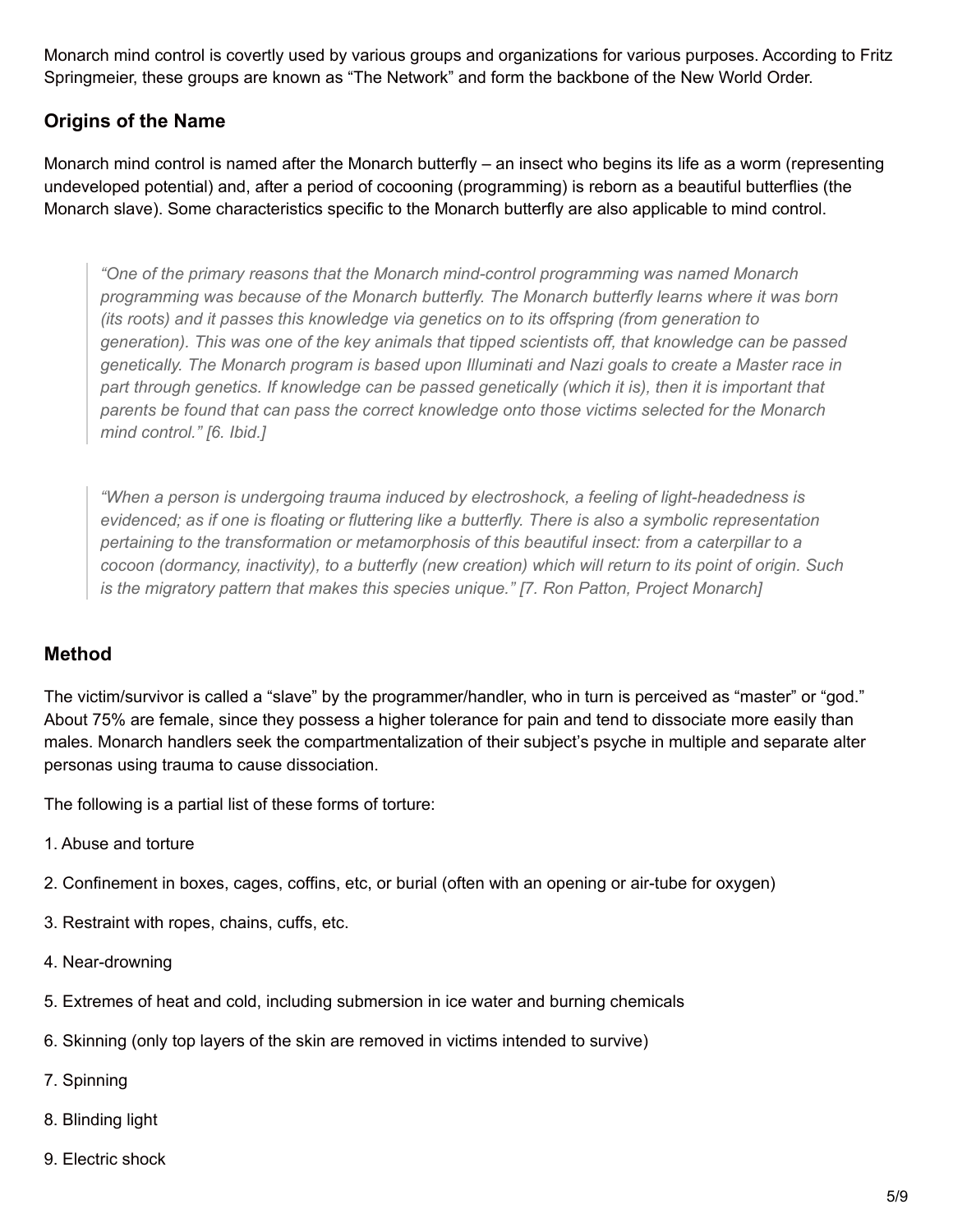- 10. Forced ingestion of offensive body fluids and matter, such as blood, urine, feces, flesh, etc.
- 11. Hung in painful positions or upside down
- 12. Hunger and thirst
- 13. Sleep deprivation
- 14 Compression with weights and devices
- 15. Sensory deprivation
- 16. Drugs to create illusion, confusion, and amnesia, often given by injection or intravenously
- 17. Ingestion or intravenous toxic chemicals to create pain or illness, including chemotherapy agents
- 18. Limbs pulled or dislocated
- 19. Application of snakes, spiders, maggots, rats, and other animals to induce fear and disgust
- 20. Near-death experiences, commonly asphyxiation by choking or drowning, with immediate resuscitation
- 22. Forced to perform or witness abuse, torture and sacrifice of people and animals, usually with knives
- 23. Forced participation in slavery

24. Abuse to become pregnant; the fetus is then aborted for ritual use, or the baby is taken for sacrifice or enslavement

25. Spiritual abuse to cause victim to feel possessed, harassed, and controlled internally by spirits or demons

- 26. Desecration of Judeo-Christian beliefs and forms of worship; dedication to Satan or other deities
- 27. Abuse and illusion to convince victims that God is evil, such as convincing a child that God has abused her
- 28. Surgery to torture, experiment, or cause the perception of physical or spiritual bombs or implants
- 29. Harm or threats of harm to family, friends, loved ones, pets, and other victims, to force compliance

#### 30. Use of illusion and virtual reality to confuse and create non-credible disclosure [8. Ellen P. Lacter, Ph.D., Kinds of Torture Endured in Ritual Abuse and Trauma-Based Mind Control]

*"The basis for the success of the Monarch mind-control programming is that different personalities or* personality parts called alters can be created who do not know each other, but who can take the body *at different times. The amnesia walls that are built by traumas, form a protective shield of secrecy that protects the abusers from being found out, and prevents the front personalities who hold the* body much of the time to know how their System of alters is being used. The shield of secrecy allows *cult members to live and work around other people and remain totally undetected. The front alters can be wonderful Christians, and the deeper alters can be the worst type of Satanic monster imaginable–a Dr. Jekyll/Mr. Hyde effect. A great deal is at stake in maintaining the secrecy of the* intelligence agency or the occult group which is controlling the slave. The success rate of this type of *programming is high but when it fails, the failures are discarded through death. Each trauma and torture serves a purpose. A great deal of experimentation and research went into finding out what can* and can't be done. Charts were made showing how much torture a given body weight at a given age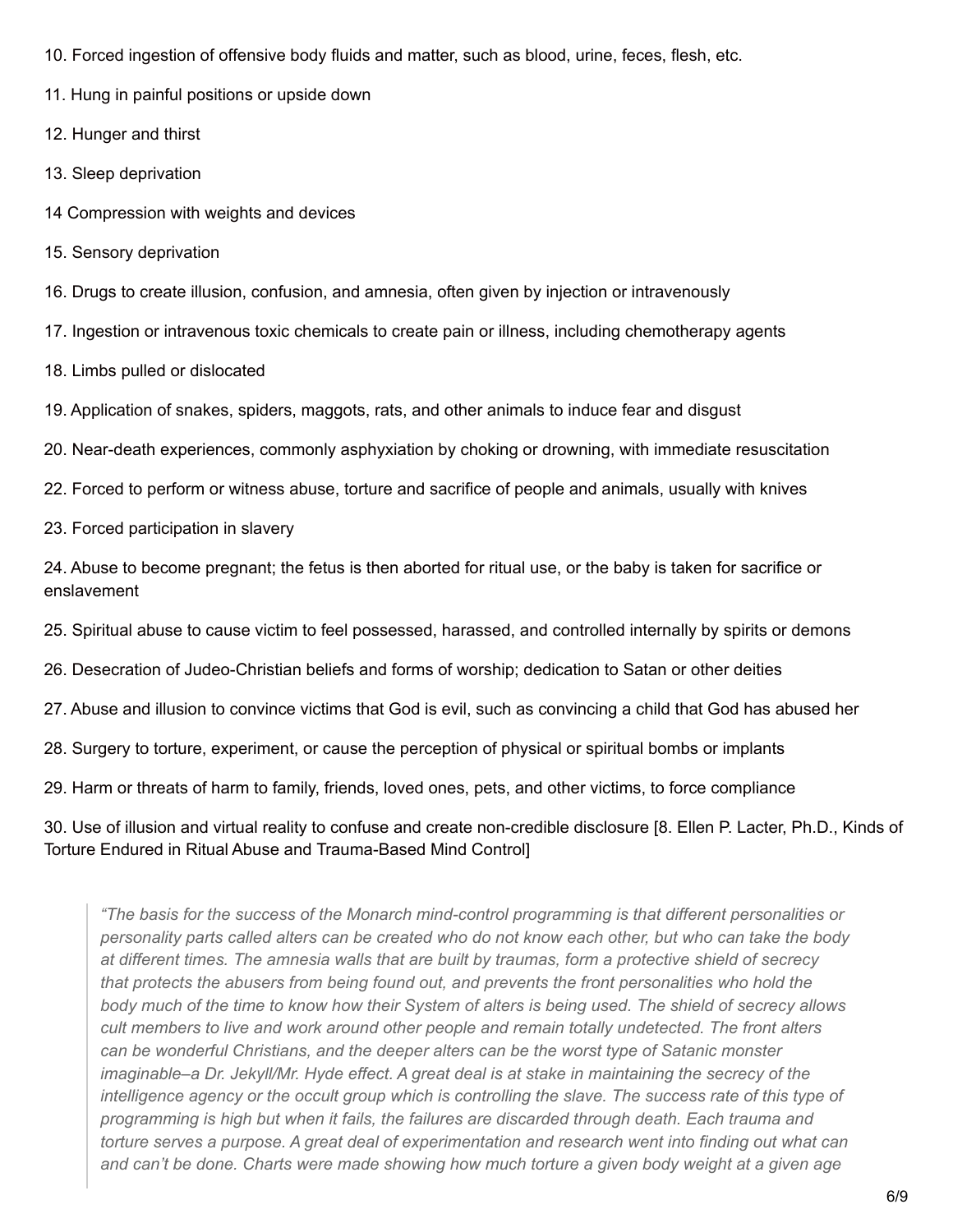*"Due to the severe trauma induced through ECT, abuse and other methods, the mind splits off into alternate personalities from the core. Formerly referred to as Multiple Personality Disorder, it is presently recognized as Dissociative Identity Disorder and is the basis for MONARCH programming. Further conditioning of the victim's mind is enhanced through hypnotism, double-bind coercion, pleasure-pain reversals, food, water, sleep and sensory deprivation, along with various drugs which alter certain cerebral functions". [10. Patton, op. cit.]*

Dissociation is thus achieved by traumatizing the subject, using systematic abuse and using terrifying occult rituals. Once a split in the core personality occurs, an "internal world" can be created and alter personas can be programmed using tools such as music, movies (especially Disney productions) and fairy tales. These visual and audio aids enhance the programming process using images, symbols, meanings and concepts. Created alters can then be accessed using trigger words or symbols programmed into the subject's psyche by the handler. Some of the most common internal images seen by mind control slaves are trees, Cabalistic Tree of life, infinity loops, ancient symbols and letters, spider webs, mirrors, glass shattering, masks, castles, mazes, demons, butterflies, hour glasses, clocks and robots. These symbols are commonly inserted in popular culture movies and videos for two reasons: to desensitize the majority of the population, using subliminals and neuro-linguistic programming and to deliberately construct specific triggers and keys for base programming of highly-impressionable MONARCH children. [11. Ibid.] Some of the movies used in Monarch programming include *The Wizard of Oz, Alice in Wonderland, Pinocchio* and *Sleeping Beauty .*

In each case, the slave is given a particular interpretation of the movie's storyline in order to enhance programming. For example, a slave watching *The Wizard of Oz* is taught that "somewhere over the rainbow" is the "happy place" dissociative trauma slaves must go to in order to escape the unbearable pain being inflicted upon them. Using the movie, programmers encourage slaves to go "over the rainbow" and dissociate, effectively separating their minds from their bodies.

> *"As mentioned before, the hypnotist will find children easier to hypnotize if they know how to do it with small children. One method that is effective is to say to the small children, "Imagine you are watching a favorite television show." This is why the*



The movie The Wizard of Oz is used by Monarch handlers to program their slaves. Symbols and meanings in the movie become triggers in the slave's mind enabling easy access to the slave's mind by the handler. In popular culture, veiled references to Monarch programming often use analogies to The Wizard of Oz and Alice in Wonderland.

*Disney movies and the other shows are so important to the programmers. They are the perfect hypnotic tool to get the child's mind to dissociate in the right direction. The programmers have been using movies since almost day one to help children learn the hypnotic scripts. For children they need* to be part of the hypnotic process. If the hypnotist allows the child to make up his own imagery, the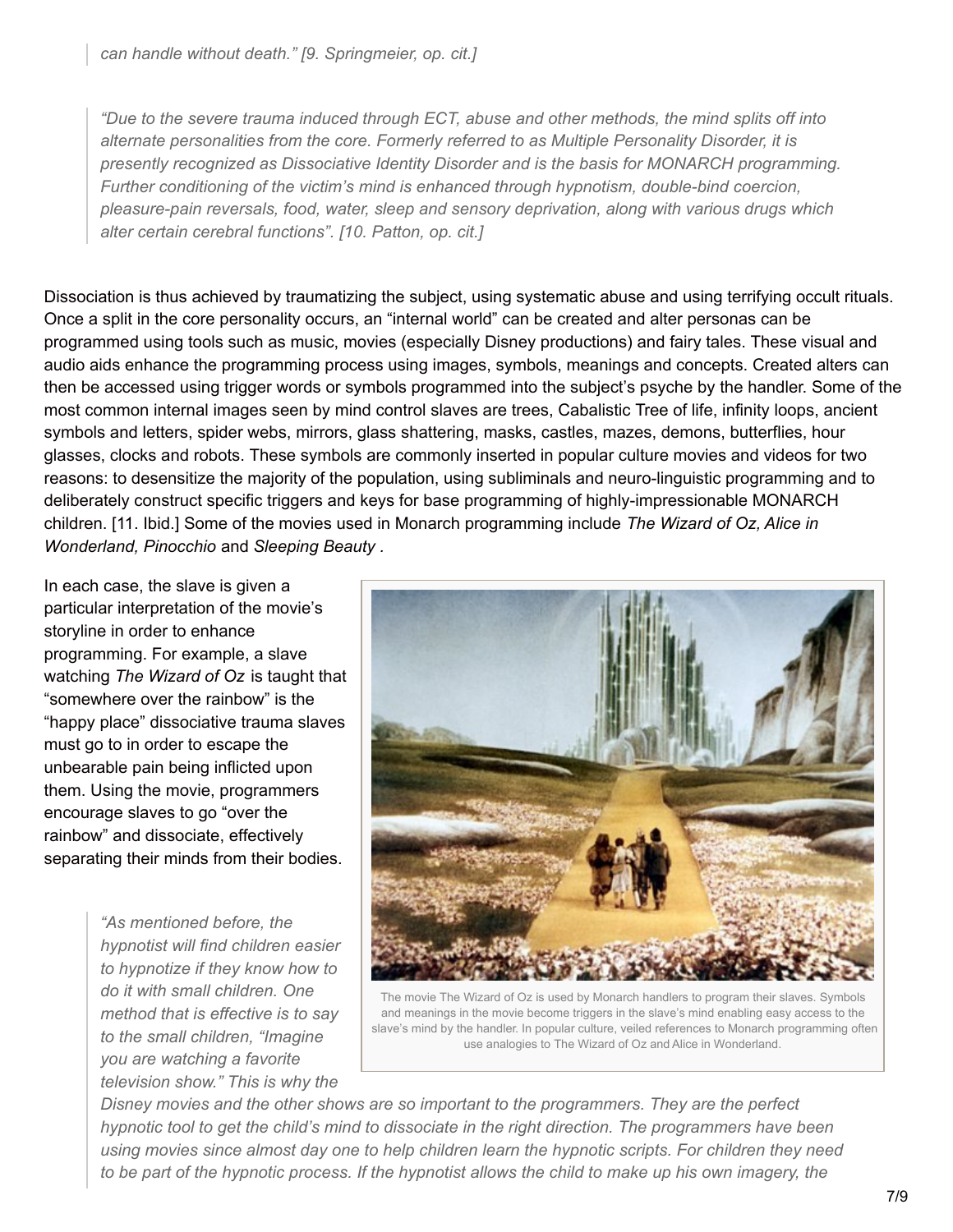*hypnotic suggestions will be stronger. Rather than telling the child the color of a dog, the programmer* can ask the child. This is where the books and films shown the child assist in steering its mind in the right direction. If the hypnotist talks to a child, he must take extra precaution not to change the tone of *his voice and to have smooth transitions. Most of the Disney films are used for programming purposes. Some of them are specifically designed for mind-control." [12. Springmeier, op. cit.]*

## **Levels of Monarch Programming**

The levels of Monarch Programming identify the slave's "functions" and are named after the Electroencephalography (EEG) brainwaves associated with them.

Regarded as "general" or regular programming, **ALPHA** is within the base control personality. It characterized by extremely pronounced memory retention, along with substantially increased physical strength and visual acuity. Alpha programming is accomplished through deliberately subdividing the victims personality which, in essence, causes a left brain-right brain division, allowing for a programmed union of Left and Right through neuron pathway stimulation.

**BETA** is referred to as "sexual" programming (slaves). This programming eliminates all learned moral convictions and stimulates the primitive instinct, devoid of inhibitions. "Cat" alters may come out at this level. Known as Kitten programming, it is the most visible kind of programming as



some female celebrities, models, actresses and singers have been subjected to this kind of programming. In popular culture, clothing with feline prints often denote Kitten programming.

**DELTA** is known as "killer" programming and was originally developed for training special agents or elite soldiers (i.e. Delta Force, First Earth Battalion, Mossad, etc.) in covert operations. Optimal adrenal output and controlled aggression is evident. Subjects are devoid of fear and very systematic in carrying out their assignment. Self-destruct or suicide instructions are layered in at this level.

**THETA** – Considered to the "psychic" programming. *Bloodliners* (those coming from multi-generational Satanic families) were determined to exhibit a greater propensity for having telepathic abilities than did non-bloodliners. Due to its evident limitations, however, various forms of electronic mind control systems were developed and introduced, namely, bio-medical human telemetry devices (brain implants), directed-energy lasers using microwaves and/or electromagnetics. It is reported these are used in conjunction with highly-advanced computers and sophisticated satellite tracking systems. [13. Patton, op. cit.]

# **In Conclusion**

It is difficult to remain objective when describing the horrors endured by Monarch slaves. The extreme violence, the abuse, the mental torture and sadistic games inflicted on victims by "notable scientists" and high-level officials prove